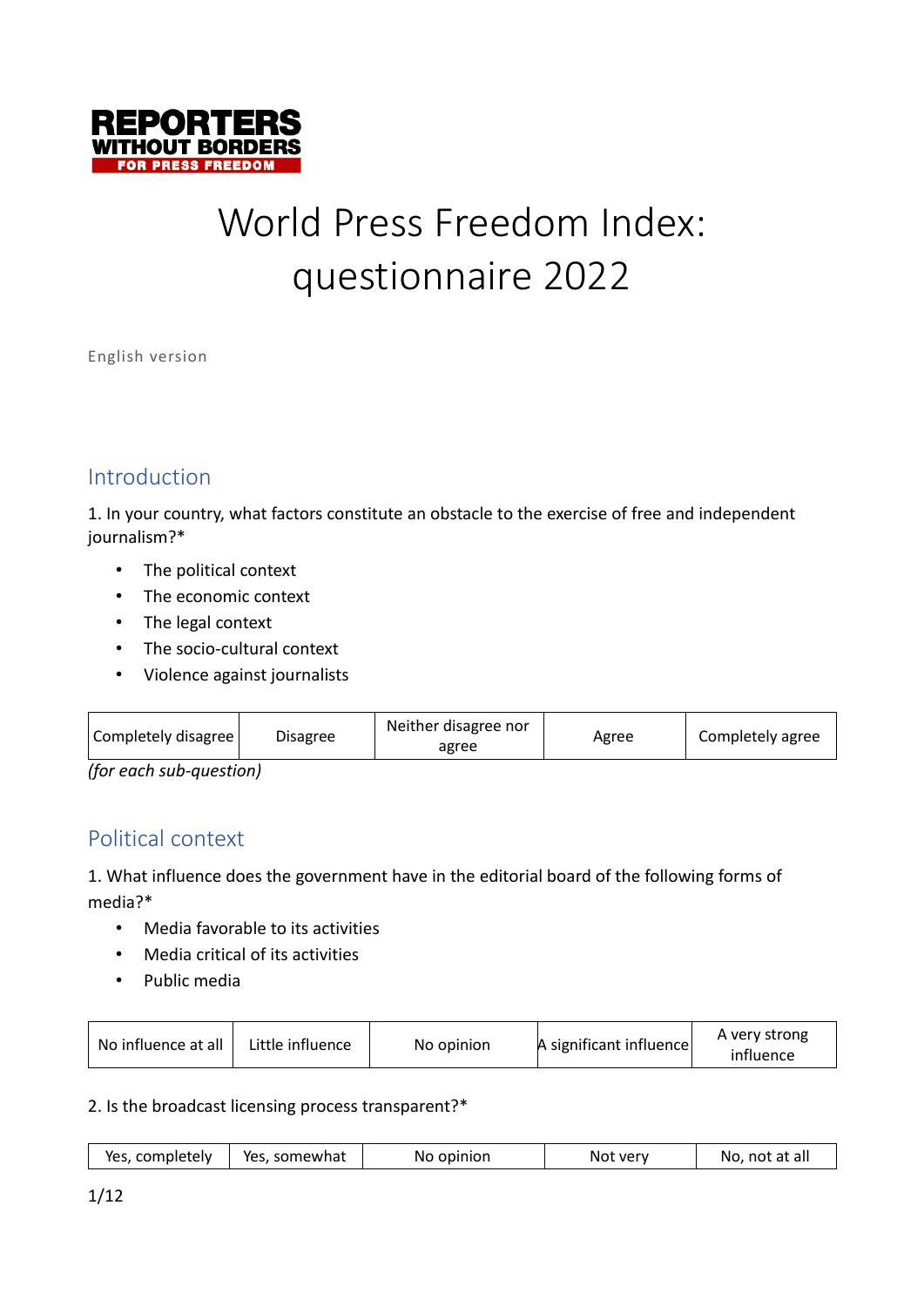## 3. What degree of autonomy from political authorities do the following leaders have?\*

- Heads of the broadcast regulatory body
- Public broadcast leaders

| Full autonomy | Generally  | No opinion | Little autonomy | Not at all |
|---------------|------------|------------|-----------------|------------|
|               | autonomous |            |                 | autonomous |

4. Do government officials and other politicians act in a way that guarantees press freedom?\*

| Yes, somewhat<br>Yes, completely<br>Rarely<br>No. not at all<br>No opinion |
|----------------------------------------------------------------------------|
|----------------------------------------------------------------------------|

5. Do the news media outlets with the largest audiences provide news coverage that is independent of the government?\*

- On public television and radio stations
- On private television and radio stations
- In newspapers and periodicals

| Yes, completely   Yes, somewhat | No opinion | Not significantly | No, not at all |
|---------------------------------|------------|-------------------|----------------|
|                                 |            |                   |                |

#### 6. Do public media outlets ever ignore sensitive information regarding the government or administration that is covered by private media?\*

| Never, all<br>information is<br>released | No opinion<br>Rarely | Regularly | Systematically |
|------------------------------------------|----------------------|-----------|----------------|
|------------------------------------------|----------------------|-----------|----------------|

7. During elections, is there a fair distribution of speaking time in broadcast media?\*

| Yes, somewhat<br>Yes, completely<br>No, not at all<br>No opinion<br>Not very |
|------------------------------------------------------------------------------|
|------------------------------------------------------------------------------|

8. Outside of election periods, does the government force the media to give it speaking time...\*

- ...without time being given to the opposition?
- ...without being questioned by journalists?

| Never<br>$\sim$ $\sim$ $\sim$ $\sim$ $\sim$ $\sim$<br>-0000-0011<br>.<br>arah<br>IΝC<br>עי<br>ΠΟΓ.<br>dll"<br>. .<br>$\cdots$<br>$\mathbf{H}$<br>.<br>narci<br><br>$\cdot$ $\cdot$ $\cdot$<br>____ |
|----------------------------------------------------------------------------------------------------------------------------------------------------------------------------------------------------|
|----------------------------------------------------------------------------------------------------------------------------------------------------------------------------------------------------|

9. How easily can the government achieve the dismissal of...\*

- ...public broadcast journalists?
- ...private media journalists?
- ...public broadcast leaders?
- ...private media leaders?
- ...broadcast regulatory body leaders?

| With great difficulty | With difficulty | No opinion | zasılv | Very easily |
|-----------------------|-----------------|------------|--------|-------------|
|                       |                 |            |        |             |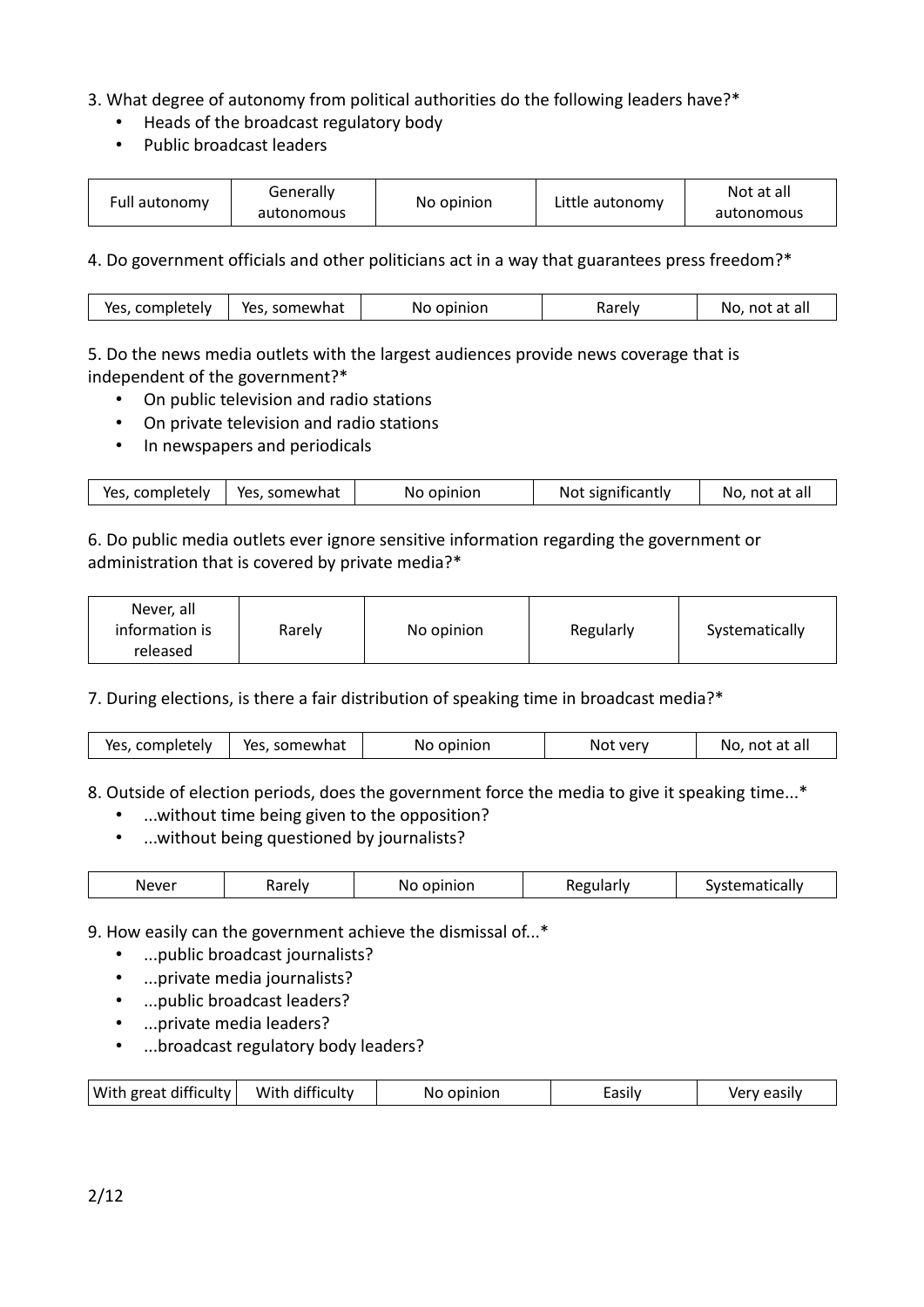10. Does the government favor (access to press conferences, interviews, etc.) certain media outlets because of...\*

- ...their political positioning (favorable editorial content)?
- ...closeness between politicians and media owners?

| Never | Pw<br>٦a | $\cdots$<br>$    -$<br>INO.<br>ווטוו | . | $- - - - + i - - 1$<br>יי<br>icali |
|-------|----------|--------------------------------------|---|------------------------------------|

11. Has access to or journalistic coverage of one or more areas of the territory been restricted (administrative ban, strict governmental control, visa refusal, etc.) during the past 12 months?\*

| IN C<br>∼ |
|-----------|
|-----------|

12. In the past 12 months, have political groups committed the following actions against journalists or the media?\*

- Public discreditation
- Public insults
- Explicit or implicit threats
- Inciting hatred

| Never | ural<br>ew<br>Raici | 20.10128<br>IV.<br>_______<br>$-$ | .<br>ĸF<br>. . | .<br>$\sim$<br>.<br>па |
|-------|---------------------|-----------------------------------|----------------|------------------------|
|       |                     |                                   |                |                        |

13. Do public media outlets cover all political views?\*

| Yes, completely | Yes, somewhat | No opinion | Not really | No, not at all |
|-----------------|---------------|------------|------------|----------------|
|                 |               |            |            |                |

14. Can citizens interact directly with journalists, without state control or surveillance, particularly in order to provide them with information?\*

| With difficulty<br>Yes, completely<br>Yes, somewhat<br>No, not at all<br>No opinion |
|-------------------------------------------------------------------------------------|
|-------------------------------------------------------------------------------------|

15. Regarding the killings of journalists over the past 12 months, have the authorities done their best to ensure that the culprits are prosecuted and, if necessary, punished?\*

| To my knowledge,<br>no journalists have<br>been killed | The authorities<br>responded<br>satisfactorily in all<br>cases | The authorities have<br>made efforts to bring<br>the culprits to justice in $\vert$ failed to seek justice<br>every case, but<br>could have done more<br>in some cases | Authorities have<br>in at least one case | Authorities have<br>obstructed the<br>application of<br>justice in at least<br>one case |
|--------------------------------------------------------|----------------------------------------------------------------|------------------------------------------------------------------------------------------------------------------------------------------------------------------------|------------------------------------------|-----------------------------------------------------------------------------------------|
|--------------------------------------------------------|----------------------------------------------------------------|------------------------------------------------------------------------------------------------------------------------------------------------------------------------|------------------------------------------|-----------------------------------------------------------------------------------------|

16. What level of control do the authorities exercise over journalistic content on the Internet?\*

| Journalistic content   It is sometimes<br>is not screened to<br>my knowledge | screened, but this<br>remains very rare | There is very targeted<br>screening on a small<br>number of topics | Screening is a<br>widespread practice<br>on a number of<br>topics | Screening is very<br>widespread and can<br>be used on any topic |
|------------------------------------------------------------------------------|-----------------------------------------|--------------------------------------------------------------------|-------------------------------------------------------------------|-----------------------------------------------------------------|
|------------------------------------------------------------------------------|-----------------------------------------|--------------------------------------------------------------------|-------------------------------------------------------------------|-----------------------------------------------------------------|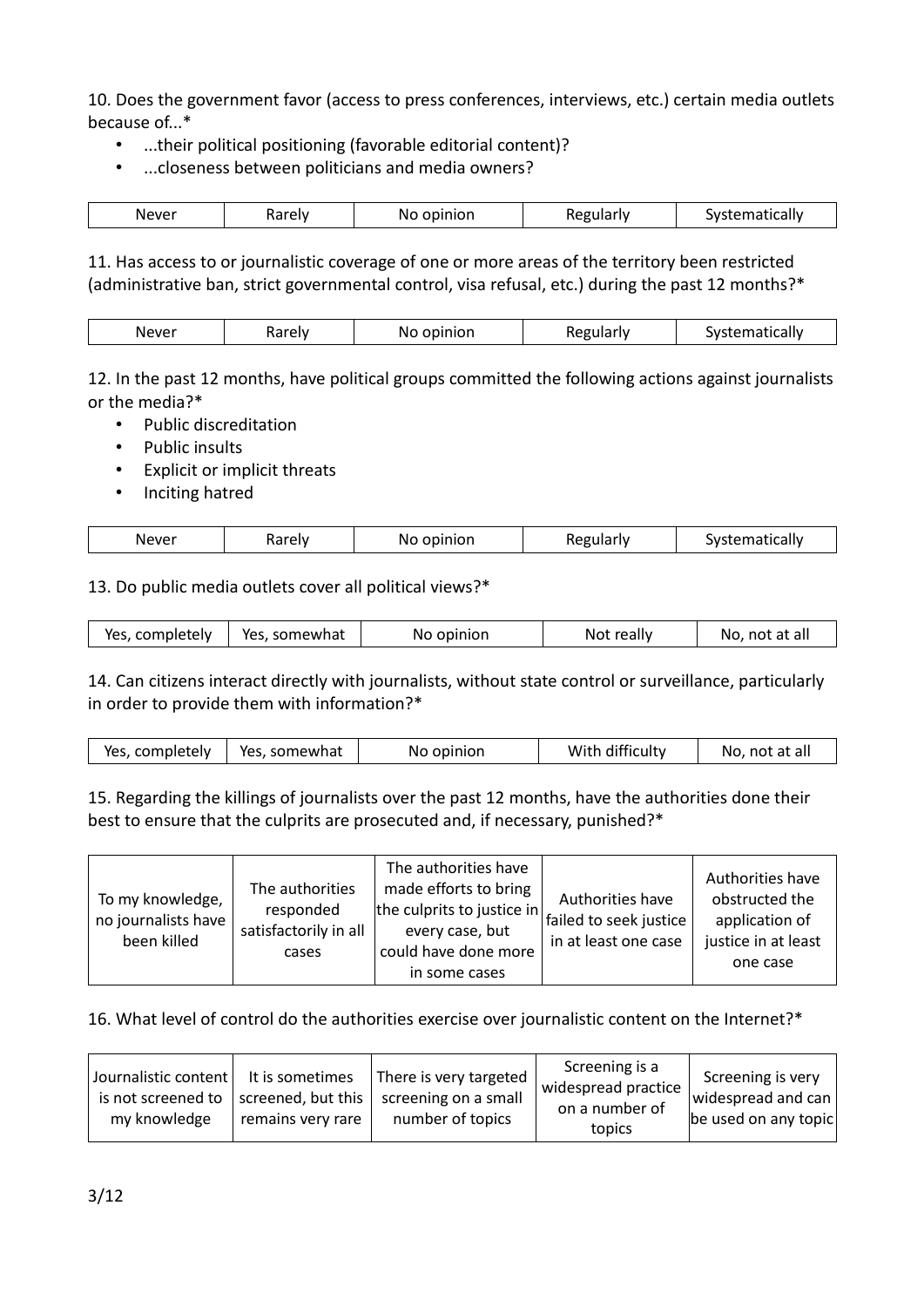17. Have any individuals had their account on a social network deleted or blocked at the request of the authorities for posting or sharing journalistic content in the past 12 months?\*

| Never<br>INC<br>∼ | $\sim$<br>чют.<br>IΝO<br>11 L | ه اس<br>w | .<br>w<br>lildii<br>на |
|-------------------|-------------------------------|-----------|------------------------|
|-------------------|-------------------------------|-----------|------------------------|

18. Do the public authorities or main political actors organize and/or support large-scale misinformation or propaganda campaigns?\*

| Never | ≅relv i<br>۱а<br>. | --------<br>m. | n ets.<br>. .<br>n- | , m _______<br>.w.<br>יי |
|-------|--------------------|----------------|---------------------|--------------------------|
|-------|--------------------|----------------|---------------------|--------------------------|

19. In the past 12 months, has access to the Internet or to social networks been illegitimately interrupted by the authorities?

|--|

# Legal context

1. Has the International Covenant on Civil and Political Rights been ratified?\*

| ----<br>NI<br>now<br>ີ<br>. .<br>.<br>__ |
|------------------------------------------|
|------------------------------------------|

2. Is freedom of expression and press freedom guaranteed...\*

- ...in the Constitution?
- …in the law?

|--|--|--|

3. Do the laws guaranteeing these rights impose restrictions that do not conform with international law on freedom of opinion and expression?\*

| No, not at all | Not significantly | No opinion | Yes, somewhat | Yes, completely |
|----------------|-------------------|------------|---------------|-----------------|
|                |                   |            |               |                 |

4. Do the laws provide for custodial sentences for defamation?

No Yes

5. Does the law guarantee the secrecy of journalists' sources?\*

| Yes, completely   Yes, somewhat<br>Not significantly<br>No, not at all<br>No opinion |
|--------------------------------------------------------------------------------------|
|--------------------------------------------------------------------------------------|

6. Does the law guarantee the right of access to public information?\*

| Yes, completely   Yes, somewhat | No opinion | Not significantly | No, not at all |
|---------------------------------|------------|-------------------|----------------|
|                                 |            |                   |                |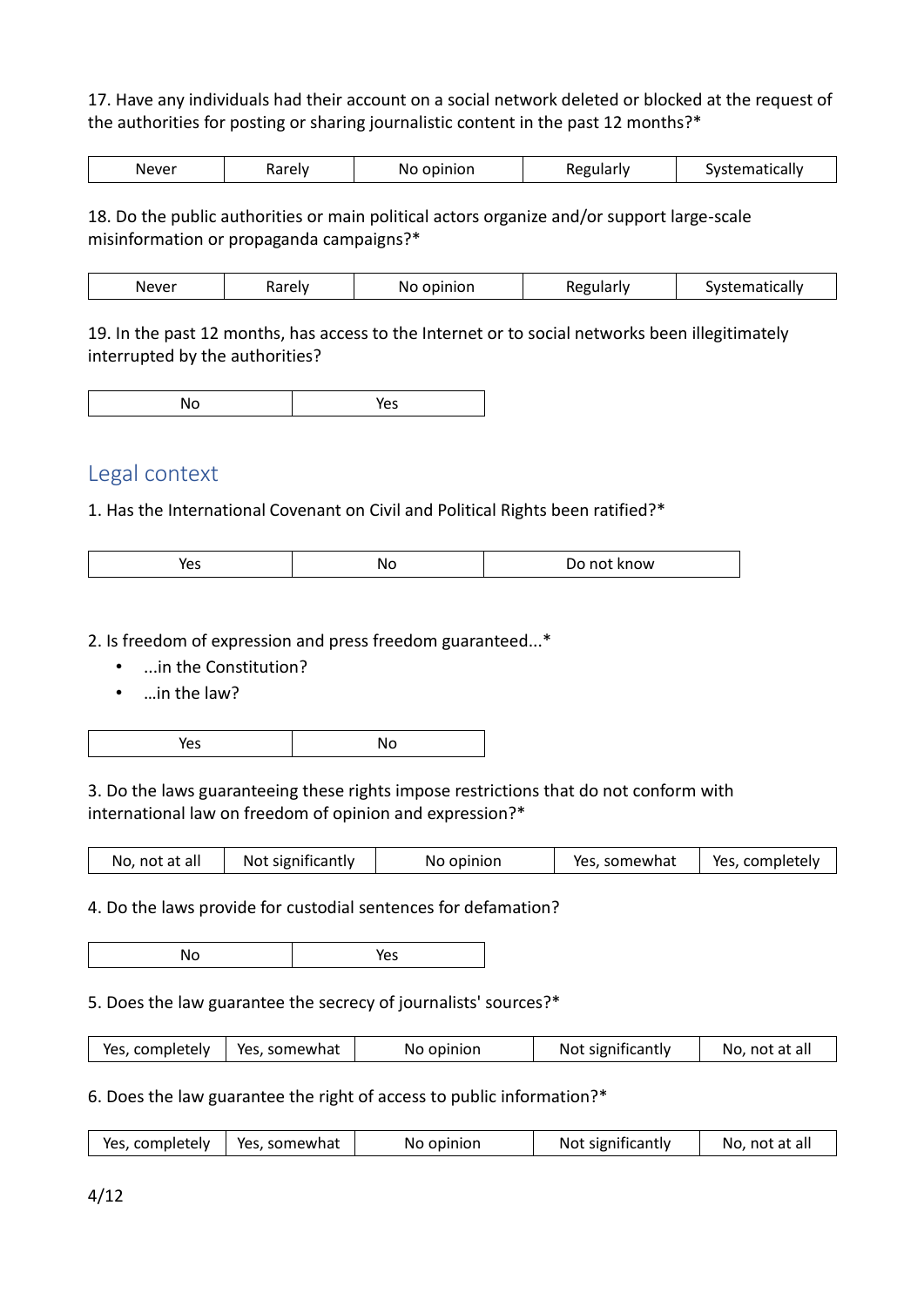## 7. Does the law guarantee journalists' right to unionize?\*

| Yes, somewhat<br>Yes, completely $\ $ | No opinion | Not significantly | No, not at all |
|---------------------------------------|------------|-------------------|----------------|
|---------------------------------------|------------|-------------------|----------------|

8. Does the law provide mechanisms to guarantee pluralism and editorial independence?\*

| Yes, completely   Yes, somewhat | No opinion | Not significantly | No, not at all |
|---------------------------------|------------|-------------------|----------------|
|---------------------------------|------------|-------------------|----------------|

9. Does the law provide mechanisms to protect against abusive procedures against journalists or the media?\*

| Yes, completely   Yes, somewhat<br>No opinion | Not significantly<br>No, not at all |  |
|-----------------------------------------------|-------------------------------------|--|
|                                               |                                     |  |

### 10. Do these laws effectively guarantee the rights they proclaim?\*

| Yes, completely   Yes, somewhat | No opinion | Not significantly | No, not at all |
|---------------------------------|------------|-------------------|----------------|
|                                 |            |                   |                |

11. Are permissible restrictions of freedom of expression (protection of the rights of others, national security, public order, public health or morals) being abused to restrict press freedom?\*

| In exceptional<br>No, not at all<br>No opinion<br><b>circumstances</b> | Yes, occasionally | Yes, regularly |
|------------------------------------------------------------------------|-------------------|----------------|
|------------------------------------------------------------------------|-------------------|----------------|

12. Are laws against terrorism, separatism and/or extremism used against journalists?\*

13. Does the law set out restrictive conditions...\*

- ...regarding the creation of a media outlet?
- ...to access the profession of journalism?

| No, not at all | Not significantly | No opinion | Yes, somewhat | Yes, completely |
|----------------|-------------------|------------|---------------|-----------------|
|                |                   |            |               |                 |

14. Does the law allow administrative sanctions against journalists/the media (withdrawal of a press card, suspension of the media outlet, etc.)?\*

| No, not at all | In exceptional<br>circumstances | No opinion | Yes, occasionally | Yes, regularly |
|----------------|---------------------------------|------------|-------------------|----------------|
|----------------|---------------------------------|------------|-------------------|----------------|

## 15. Does the law allow authorities to censor content, especially on websites, without the approval of a judge?\*

| In exceptional<br>No, not at all<br>circumstances | No opinion | Yes, occasionally | Yes, regularly |
|---------------------------------------------------|------------|-------------------|----------------|
|---------------------------------------------------|------------|-------------------|----------------|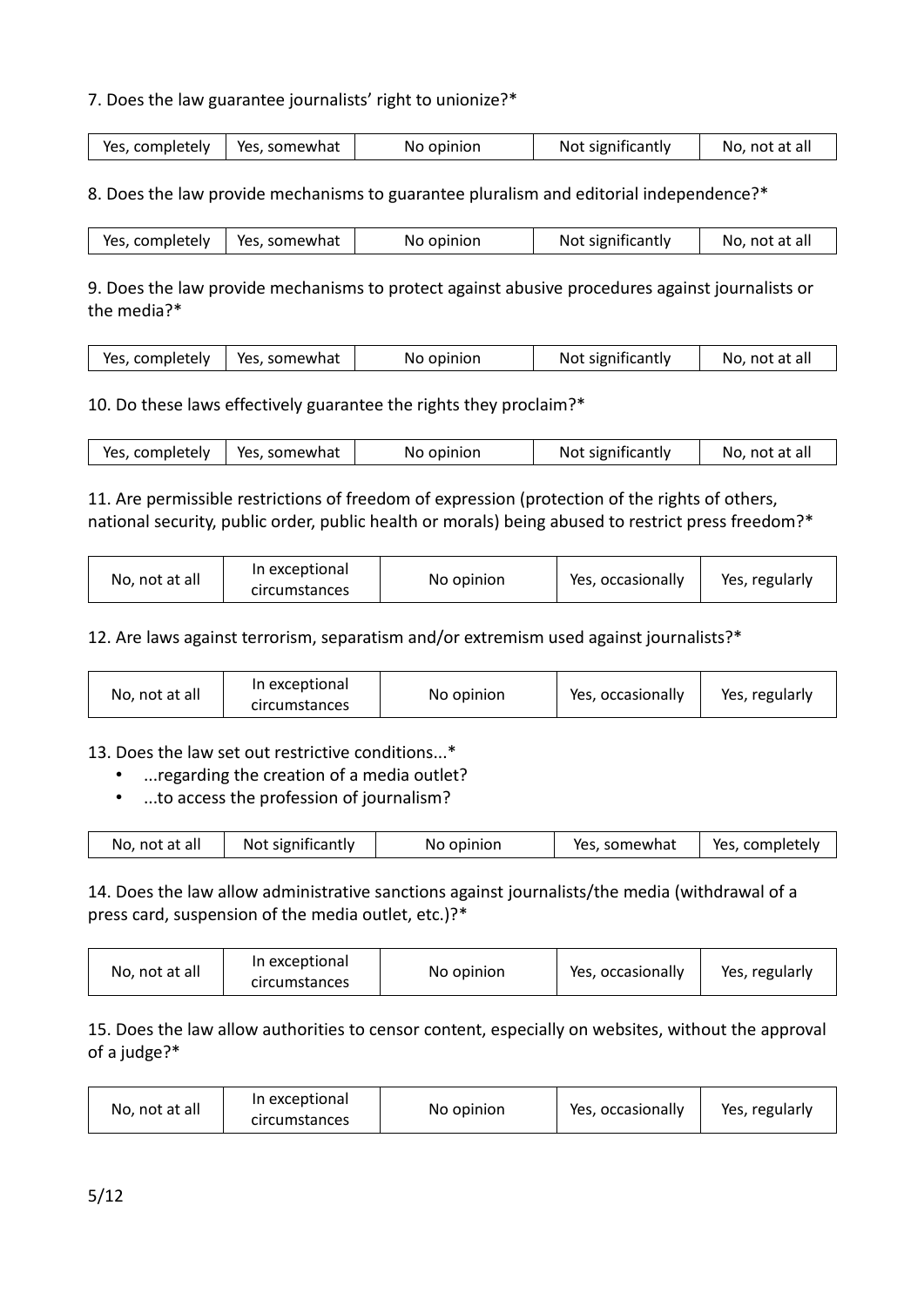## 16. Do digital platforms censor journalistic content in accordance with court or administrative orders, in a manner that contradicts international standards?\*

17. Does the law establish crimes of opinion such as blasphemy or disrespect for authorities?

No Yes

18. Does the law allow widespread or targeted surveillance of journalists?\*

| No opinion<br>No, not at all<br>  In very rare cases | Yes, it is fairly<br>common | Yes, it allows<br>generalized<br>surveillance |
|------------------------------------------------------|-----------------------------|-----------------------------------------------|
|------------------------------------------------------|-----------------------------|-----------------------------------------------|

19. When journalists are prosecuted, do they benefit from the right to a fair trial (effective remedy before an independent court ruling after hearing both parties, publicly, subject to appeal)?\*

| Yes, systematically<br>  Yes, in most cases<br>) aralı<br>Never<br>No opinion |
|-------------------------------------------------------------------------------|
|-------------------------------------------------------------------------------|

20. Are journalists frequently convicted because of their work, whether for press offenses or for common law crimes?\*

| Never<br>.<br>. rok<br>IΜ<br>υı<br>w<br>. L . I<br>$\cdots$<br>____<br>_____<br>$\sim$ |  |  |  |  |  |
|----------------------------------------------------------------------------------------|--|--|--|--|--|
|----------------------------------------------------------------------------------------|--|--|--|--|--|

21. Are investigations systematically opened when crimes against journalists are committed, and do these investigations analyze the connection between the crime and the victim's work as a journalist?\*

| Yes,<br>systematically | They are<br>systematically open,<br>but sometimes do<br>not analyze the<br>connection to the<br>victim's work as a<br>journalist | No opinion | They are not<br>systematically opened | They are never<br>opened |
|------------------------|----------------------------------------------------------------------------------------------------------------------------------|------------|---------------------------------------|--------------------------|
|------------------------|----------------------------------------------------------------------------------------------------------------------------------|------------|---------------------------------------|--------------------------|

22. Do trials take place and do they lead to convictions or acquittals in accordance with international law on freedom of opinion and expression?\*

## 23. Do programs to protect journalists exist and are they effective?\*

| Yes, completely | Yes, and they are<br>No opinion<br>quite effective | Yes, but they are not $\vert$<br>very effective | No, there are none |
|-----------------|----------------------------------------------------|-------------------------------------------------|--------------------|
|-----------------|----------------------------------------------------|-------------------------------------------------|--------------------|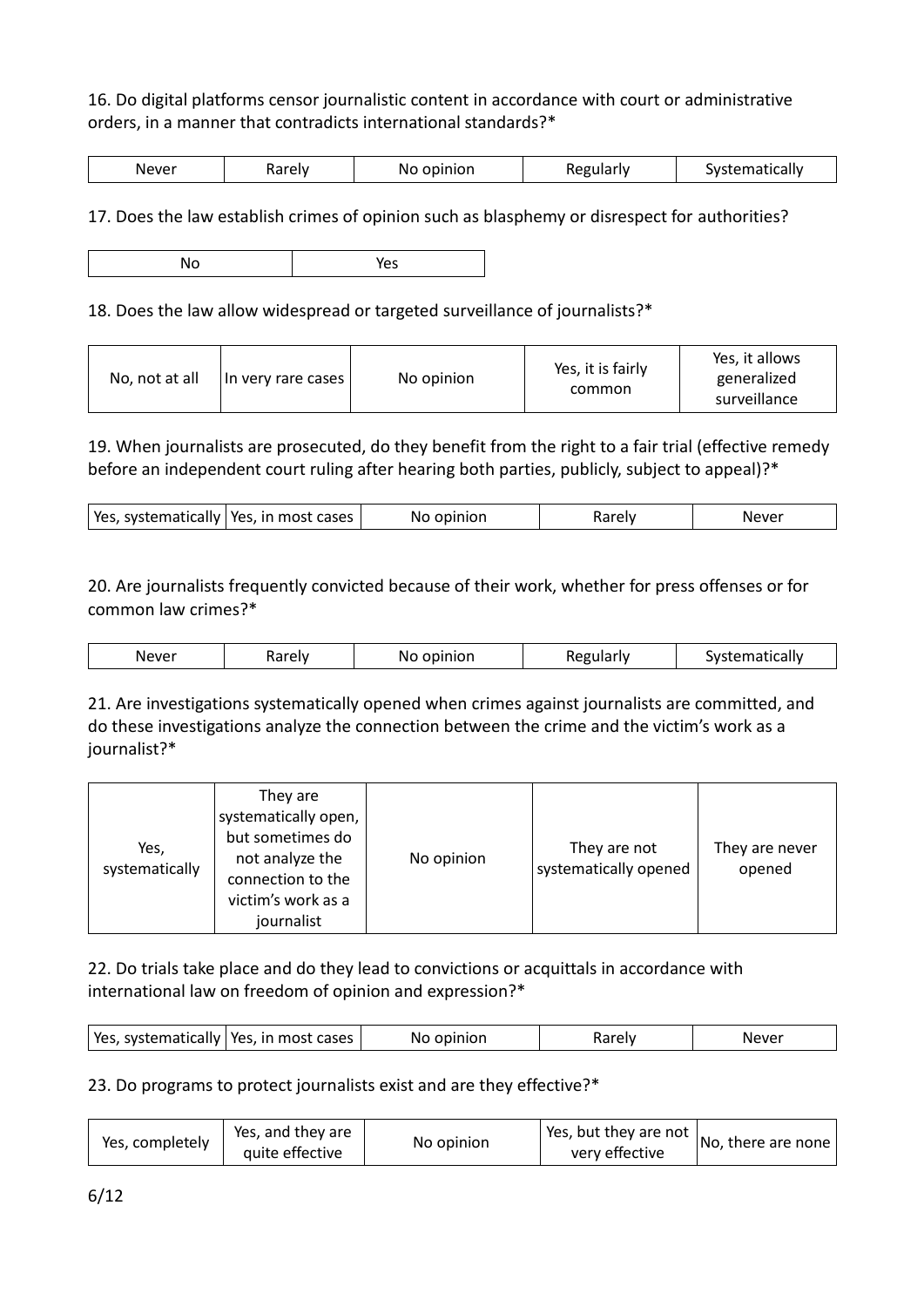# Economic context

1. Are there independent media outlets, meaning media outlets where the editorial board is fully able to give opinions within the public space without any constraint exerted by the owners or political authorities?\*

| Yes, many<br>Yes, somewhat | No opinion | Verv few | No. not at all |
|----------------------------|------------|----------|----------------|

2. Does the regulation or self-regulation applied in the country favor giving adequate priority to journalistic content on digital platforms?\*

| Yes, completely   Yes, somewhat | No opinion | Not significantly | No, not at all |
|---------------------------------|------------|-------------------|----------------|
|                                 |            |                   |                |

3. Do journalists wishing to disseminate information benefit from sufficient quality Internet access at an affordable price?\*

| Yes, completely | Yes, but some do |            | No, this access is not No, very few people |             |
|-----------------|------------------|------------|--------------------------------------------|-------------|
|                 | have this access | No opinion | guaranteed                                 | have access |

4. Does the written press have adequate and affordable means of printing and distribution, equally available to everyone?\*

| Yes, completely | Yes, but they could<br>be more developed | No opinion | No, there are limited<br>means, but not to the<br>extent that the press I<br>is prevented | These resources are<br>very limited and<br>threaten the<br>functioning of the<br>press |
|-----------------|------------------------------------------|------------|-------------------------------------------------------------------------------------------|----------------------------------------------------------------------------------------|
|-----------------|------------------------------------------|------------|-------------------------------------------------------------------------------------------|----------------------------------------------------------------------------------------|

5. Does the state distribute its advertising and media assistance fairly among different media outlets?\*

| Yes, somewhat<br>Yes, completely | No opinion | Not significantly | No, not at all |
|----------------------------------|------------|-------------------|----------------|
|----------------------------------|------------|-------------------|----------------|

6. Do private media outlets have to adapt their content in return for subsidies given by the state?

|  | ີ |
|--|---|
|--|---|

7. Do any of the following constraints hinder the launch of independent private media outlets?\*

- Administrative constraints
- Financial constraints

| No, not at all | Not much | No opinion | Yes, somewhat | Yes, completely |
|----------------|----------|------------|---------------|-----------------|
|                |          |            |               |                 |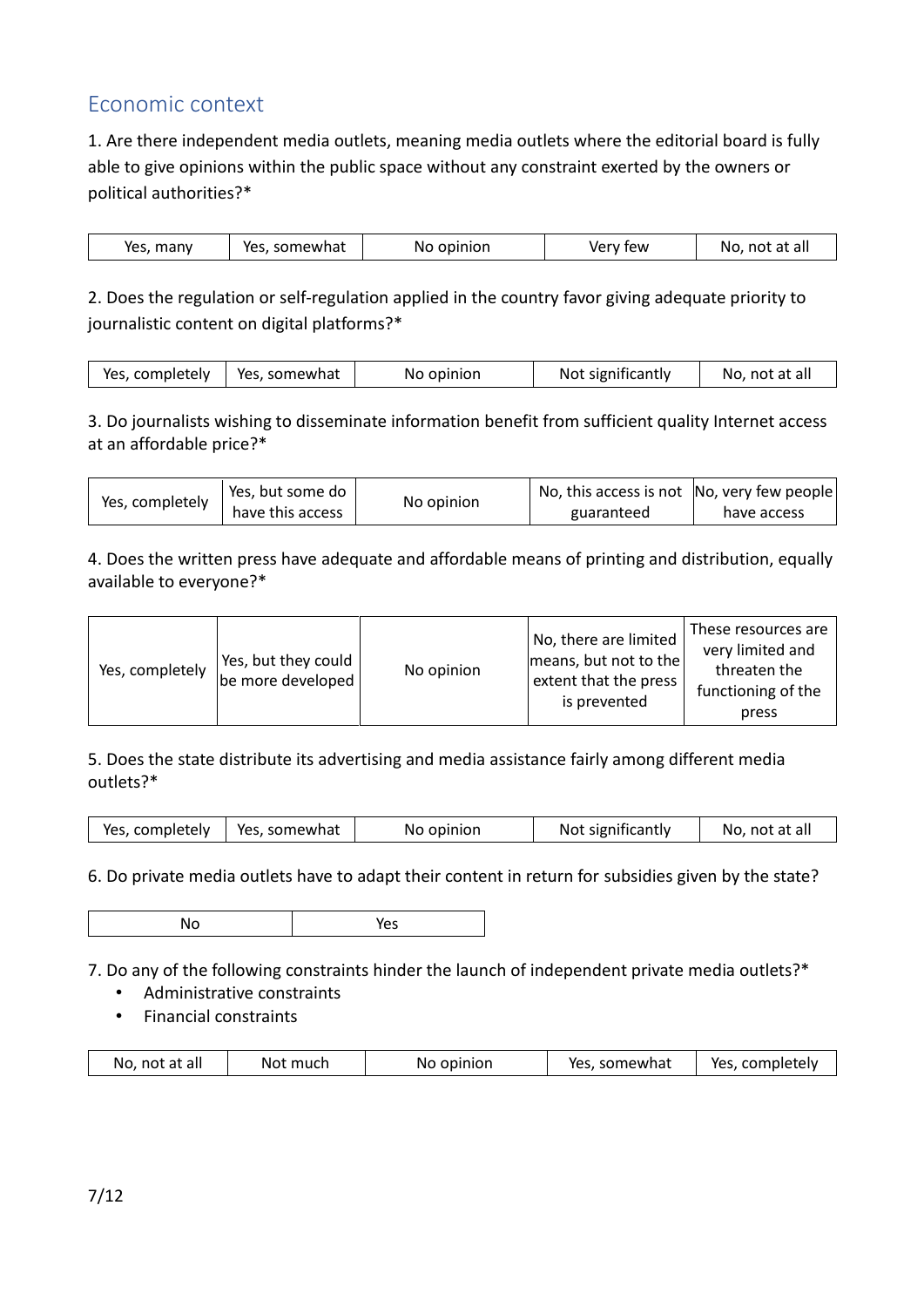# 8. Do journalists receive luxury invitations, press trips or any other benefit in kind that could undermine the objectivity of their content?\*

| No. never | Very rarely | Sometimes, but not often | Fairly often | Systematically or<br>almost systematically |
|-----------|-------------|--------------------------|--------------|--------------------------------------------|
|-----------|-------------|--------------------------|--------------|--------------------------------------------|

9. Do political authorities put pressure on advertisers to favor certain media outlets?

10. Do journalists ever get paid by an entity other than their regular employer with the aim of influencing their content?\*

| No. never | Very rarely | Sometimes, but not often | Fairly often | Systematically or<br>almost systematically |
|-----------|-------------|--------------------------|--------------|--------------------------------------------|
|-----------|-------------|--------------------------|--------------|--------------------------------------------|

11. Are media owners' conflicts of interest a frequent source of self-censorship for journalists?\*

### 12. To what extent is media ownership concentrated?\*

|                    | It is shared among It is shared among a<br>many players, both reasonable number | No opinion | It is shared among $a$<br>few players | It is very<br>concentrated |
|--------------------|---------------------------------------------------------------------------------|------------|---------------------------------------|----------------------------|
| public and private | of actors                                                                       |            |                                       |                            |

13. What share of private generalist news media is owned by groups with interests in sectors other than media?\*

|  | Very little | A small share | Average | <b>Fairly significant</b> | Significant |
|--|-------------|---------------|---------|---------------------------|-------------|
|--|-------------|---------------|---------|---------------------------|-------------|

14. What influence does economic power have over the editorial board of the following types of media?\*

• Public media

• Private media

| ver<br>ιιττιε | Little | Average | significant<br>airiv- | ıcant<br>זווופור |
|---------------|--------|---------|-----------------------|------------------|
|               |        |         |                       |                  |

#### 15. Can advertisers collaborating with the media influence the editorial content of news media?\*

| No, not at all<br>Yes, completely<br>Not much<br>No opinion<br>Yes, somewhat |  |
|------------------------------------------------------------------------------|--|
|------------------------------------------------------------------------------|--|

#### 16. Are journalists threatened or influenced by corruption?\*

| Never<br>ematically<br>egulariv<br>٠ρΙν<br>N<br>. svr<br>. יוטור<br>ונזנ<br>naic<br>Ω٣<br>. |
|---------------------------------------------------------------------------------------------|
|---------------------------------------------------------------------------------------------|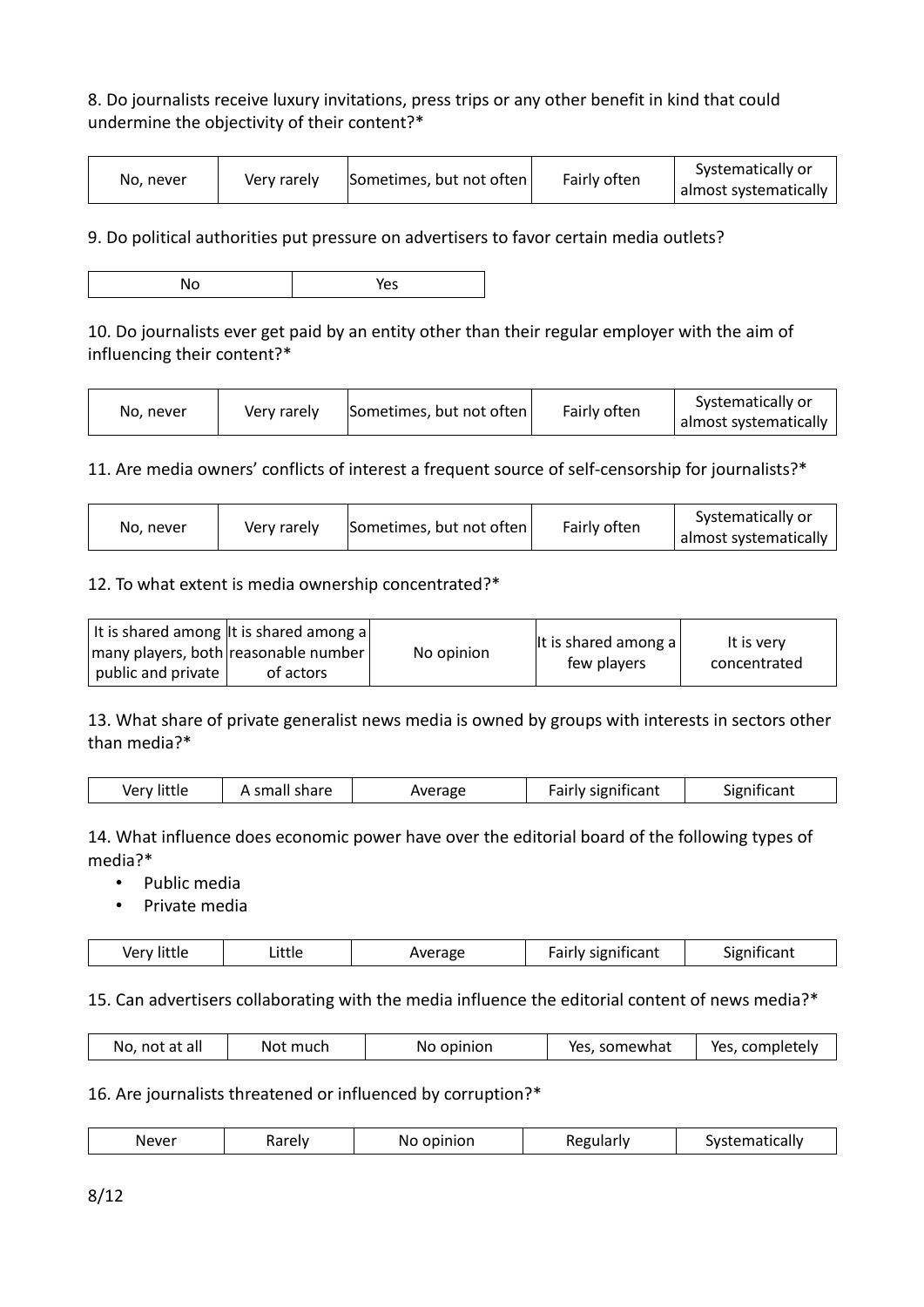#### 17. Is the news media able to achieve financial stability?\*

| Yes, completely   Yes, somewhat | No opinion                                                                   | With difficulty | No, not at all |
|---------------------------------|------------------------------------------------------------------------------|-----------------|----------------|
|                                 | 18. Do the owners of news media outlets limit their editorial independence?* |                 |                |

| Never | 'arely | opinion<br>NΟ | Regularly | Systematically |
|-------|--------|---------------|-----------|----------------|

#### 19. Does competition between news media outlets allow for high-quality journalism?\*

|  | Yes, completely   Yes, somewhat | No opinion | With difficulty | No, not at all |
|--|---------------------------------|------------|-----------------|----------------|
|--|---------------------------------|------------|-----------------|----------------|

#### 20. Is media ownership transparent?\*

| Yes, completely | Yes, somewhat | No opinion | Not very | No, not at all |
|-----------------|---------------|------------|----------|----------------|
|                 |               |            |          |                |

21. Is the beneficial owner, i.e. the person or entity controlling the media outlet, known?\*

| Alwavs<br>$\cdots$ | cases<br>$\sim$<br>. .<br> | - -<br>N | 3rok. | Never |
|--------------------|----------------------------|----------|-------|-------|
|--------------------|----------------------------|----------|-------|-------|

#### 22. Are journalistic editorial content, sponsored content and advertising clearly differentiated?\*

| Yes, completely   Yes, somewhat | No opinion | Not significantly | No, not at all |
|---------------------------------|------------|-------------------|----------------|
|                                 |            |                   |                |

23. Are journalistic functions, on the one hand, and economic and commercial functions, on the other, clearly distinguished within the media?\*

| No, not at all<br>Not significantly<br>Yes, completely   Yes, somewhat<br>No opinion |
|--------------------------------------------------------------------------------------|
|--------------------------------------------------------------------------------------|

# Socio-cultural context

1. Do citizens generally have a high level of confidence in the credibility of news media outlets and their content?\*

| No, not at all<br>Yes, completely<br>Yes, somewhat<br>Not much<br>No opinion |
|------------------------------------------------------------------------------|
|------------------------------------------------------------------------------|

#### 2. Are cartoonists targeted by hate campaigns or incited to self-censor?\*

| .<br>$\sim$<br>$^{\prime}$<br>.<br>____ | $\sim$ $\sim$ $\sim$<br>w | . | .<br>w |
|-----------------------------------------|---------------------------|---|--------|
|-----------------------------------------|---------------------------|---|--------|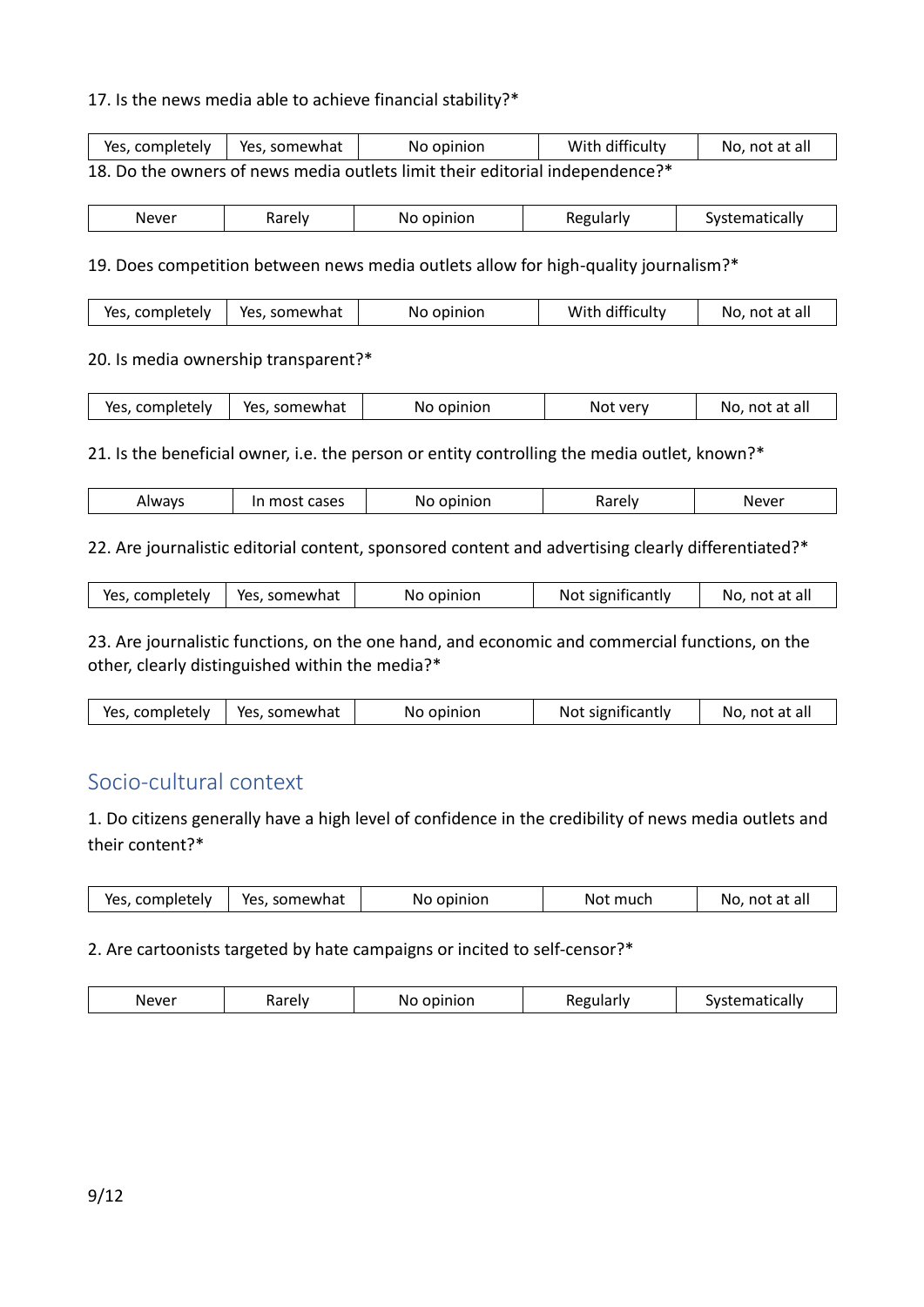- 3. Is the practice of journalism prohibited or prevented based on the following criteria:
	- Nationality
	- Ethnicity
	- Social background
	- Religion
	- Gender or sex
	- Sexual orientation
	- Language

| . .<br>$\sim$ | ີ |
|---------------|---|
|---------------|---|

4. Is the pluralism of opinions of people in the country reflected in the media?\*

| Yes, completely   Yes, somewhat | No opinion | Not significantly | No, not at all |
|---------------------------------|------------|-------------------|----------------|
|                                 |            |                   |                |

5. Do journalists practice self-censorship for fear of the following reprisals?

- Legal proceedings (fines, imprisonment)
- Damage to their career or reputation
- Physical attacks on the journalist or their loved ones, in the workplace or at home

- 6. Overall, is the media free to disclose information on...
	- ...political authorities?
	- ...economic authorities?
	- ...religious authorities?
	- ...military authorities?
	- ...the police/the justice system?
	- ...organized crime?
	- …armed groups?

|--|

7. Can the media address culturally sensitive subjects without provoking a strong popular opposition movement?\*

| Yes, completely   Yes, somewhat |  |  |  | No opinion | With difficulty | No, not at all |
|---------------------------------|--|--|--|------------|-----------------|----------------|
|---------------------------------|--|--|--|------------|-----------------|----------------|

## 8. Do socio-cultural groups call for censorship?\*

| Never | . | $\sim$ $\sim$<br>.<br>'NC<br>י וטוו י | ٦t | .<br>.<br>w<br>lildii<br>ша |
|-------|---|---------------------------------------|----|-----------------------------|
|-------|---|---------------------------------------|----|-----------------------------|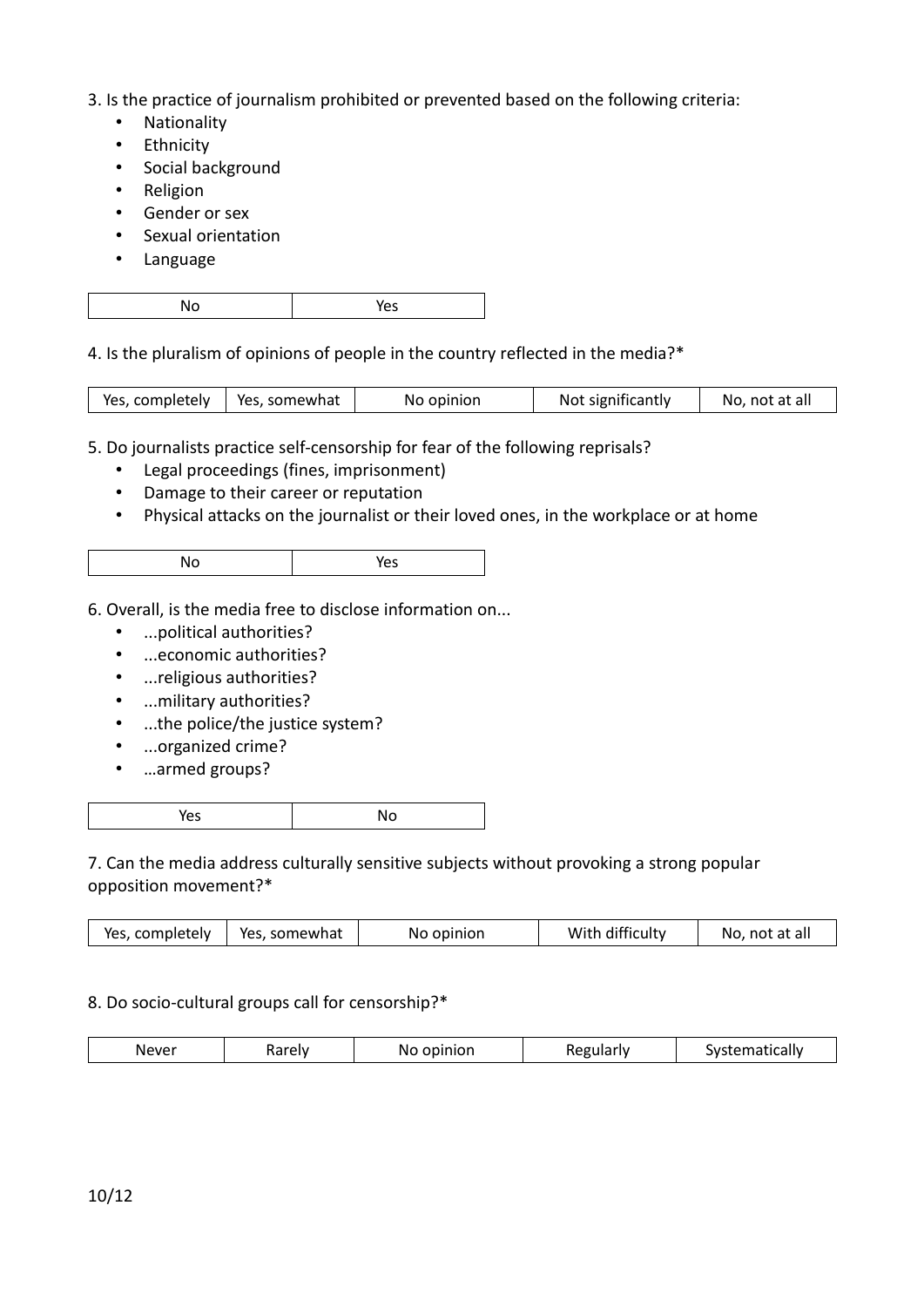# Safety

1. Have any journalists been assaulted in the past 12 months?

No Yes

2. Have any journalists been tortured or suffered cruel and degrading treatment in the past 12 months?

No Yes

3. Have any journalists been murdered in the past 12 months?\*

No Yes

4. Have any journalists been arbitrarily detained in the past 12 months, or are they currently detained?

No Yes

5. Have any journalists been kidnapped or have any disappeared in the past 12 months?

| $\cdot$ |  |
|---------|--|
|---------|--|

6. Is there a psycho-emotional risk for journalists linked to their job (public discrediting of their work, targeted verbal threats, harassment campaigns)?\*

| Never<br>$\sim$ $\sim$ $\sim$ $\sim$ $\sim$ | ⊶™<br>1101C | 20.10101<br>IΜ<br>ווטו<br>$-$ | . | .<br>w<br>.dl' |
|---------------------------------------------|-------------|-------------------------------|---|----------------|
|                                             |             |                               |   |                |

7. Are journalists morally harassed in their workplace?\*

| $\mathbf{v}$<br>noimige<br>Jdll⊻<br>r.<br>val ci <sub>v</sub><br>$-$ | Never | $1 - 2 - 1$ | .<br>No | . | . |
|----------------------------------------------------------------------|-------|-------------|---------|---|---|
|----------------------------------------------------------------------|-------|-------------|---------|---|---|

8. Are journalists or news media outlets at risk of having their equipment or facilities seized or damaged?\*

|  | $\cdots$<br>ineve.<br>$\cdot$ | naici | $\sim$ $\sim$ $\sim$<br>IМ<br>$-$ | .<br>__ | יי |
|--|-------------------------------|-------|-----------------------------------|---------|----|
|--|-------------------------------|-------|-----------------------------------|---------|----|

9. Are journalists or media outlets having their social media accounts or their websites hacked or blocked?\*

| Never<br>$\cdot$ |  | $\sim$ $\sim$<br>IМ | . | יי |
|------------------|--|---------------------|---|----|
|------------------|--|---------------------|---|----|